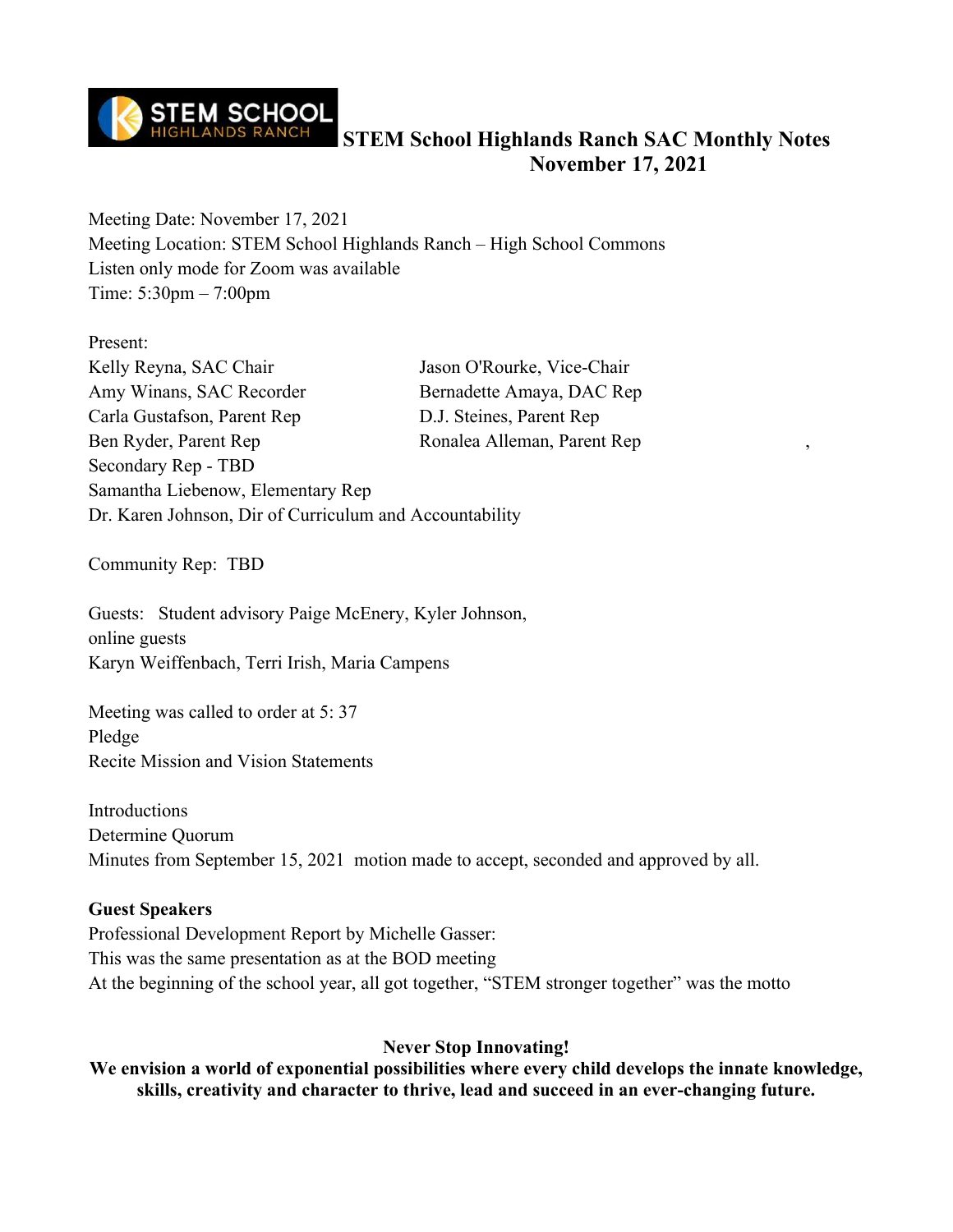

The saying was "when we have rocks along the way, who is in the raft together to help us row and stay on course"

Teacher retention and attrition info presented at BOD

STEM to compare ourselves to Charter School Institute because in a district you can move from school to school to school and data doesn't count because it's reported at the district level

Spoke in depth about how retention is calculated, attrition, reduction in force, some positions were purposely not filled, some received promotions

Added this year for teacher support a teacher support team full time people (1 PT) Teacher Care Plan and discussed how that works Induction program

Question from SAC

**\*\*How many teachers are working on the induction program\*\*** 24 teachers need induction, 6 are support staff; 18 are teachers. There are 16 mentors

**\*\*How many total FT teachers do we have\*\*** – 90; of those, 24 are not fully licensed. It now takes 2 years to induct a teacher who is new to teaching, one year for a teacher from out of state.

Professional Development Focus is SBL (standards based learning) Currently working through pieces of SBL, begin implementation 2022 Ongoing focus is still PBL, data driven instruction (currently doing 2 weeks of each in rotation) 2 weeks SBL, 2 weeks PBL and 2 weeks data driven instruction

Professional Development (PD) plan for the year discussed supports put in place this year include: PD newsletter weekly, reminders to submit small tasks (ie reflections etc), PD announcement, culture in the building every other Monday is PLC (Professional Learning Community) time

### **Never Stop Innovating!**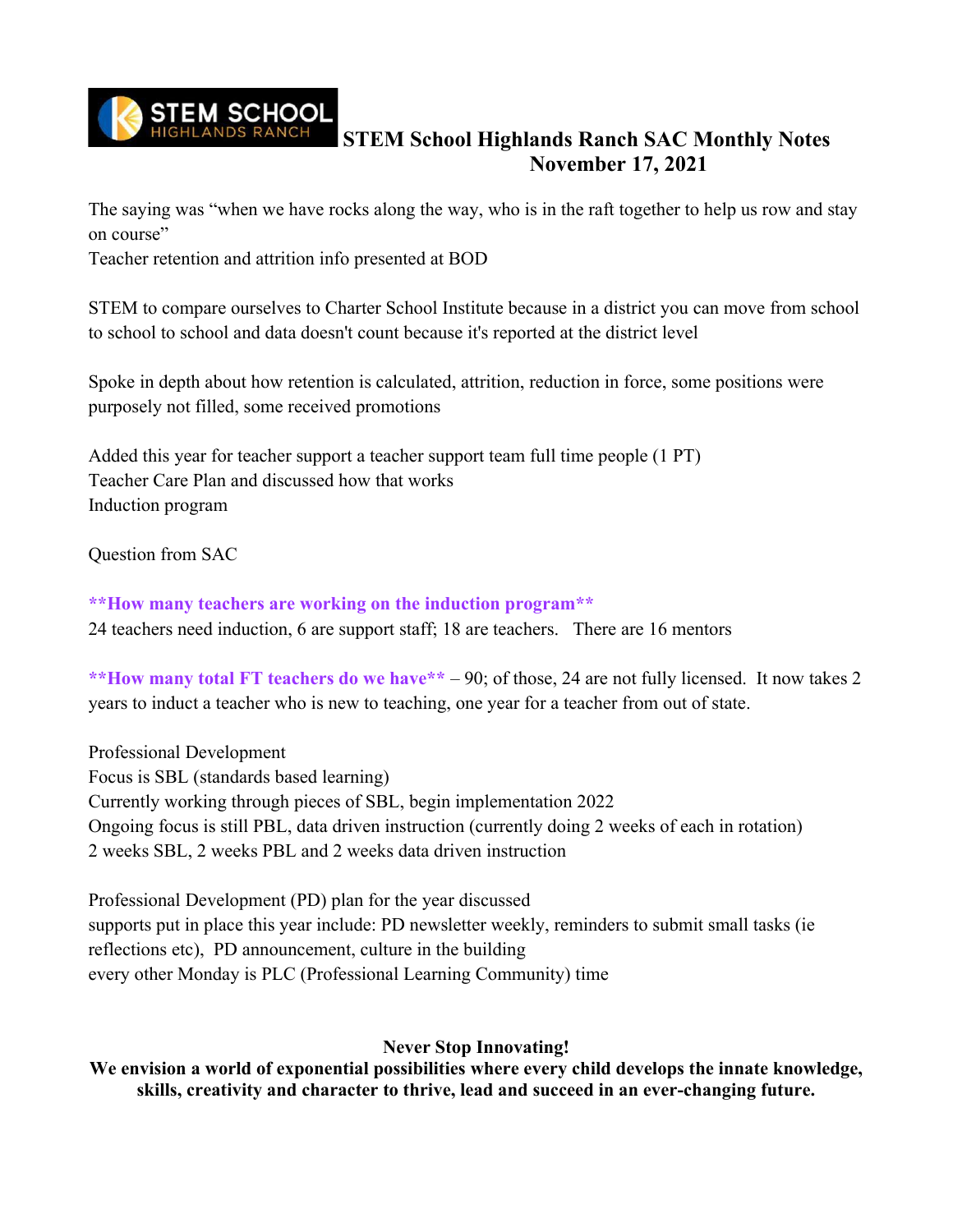

They give feedback on what is working and what they need help with. There is a monthly PD survey and a quarterly staff satisfaction survey

Building Parent Trust – Strategic Plan Goal with Nicole Bostel: LynAnn Kovalesky and Nicole Bostel

wants to engage SAC to help with this initiative SAC subcommittee, wants to collaborate defining how are we going to measure parent trust ie what are the key elements as to establish a trust with STEM, (ie attending more events, communicate more, more communication with teachers?) then can identify some focus areas recently a parent survey went out. Looking at do we have a parent partnership? Next steps to see how we can get together and make this work Ronalea and Bernadette and Carla started a small committee, then have LynAnn and Nicole join in Carla will set up a meeting and if you want to join, let Carla know

### **Standing Reports:**

Director Report by Dr. Karen Johnson:

Parent and Student Survey Information each year at the end of the year a parent survey goes out last year 83 elementary responses and 196 secondary responses goal is 25% response rate, last year around 13% compared to the previous year, went over the results Next meeting will have the feedback from the survey to discuss

Ground Breaking for the gym last Friday. January construction will start Sound mitigation in ES lunch room will be included in the construction

### **Never Stop Innovating!**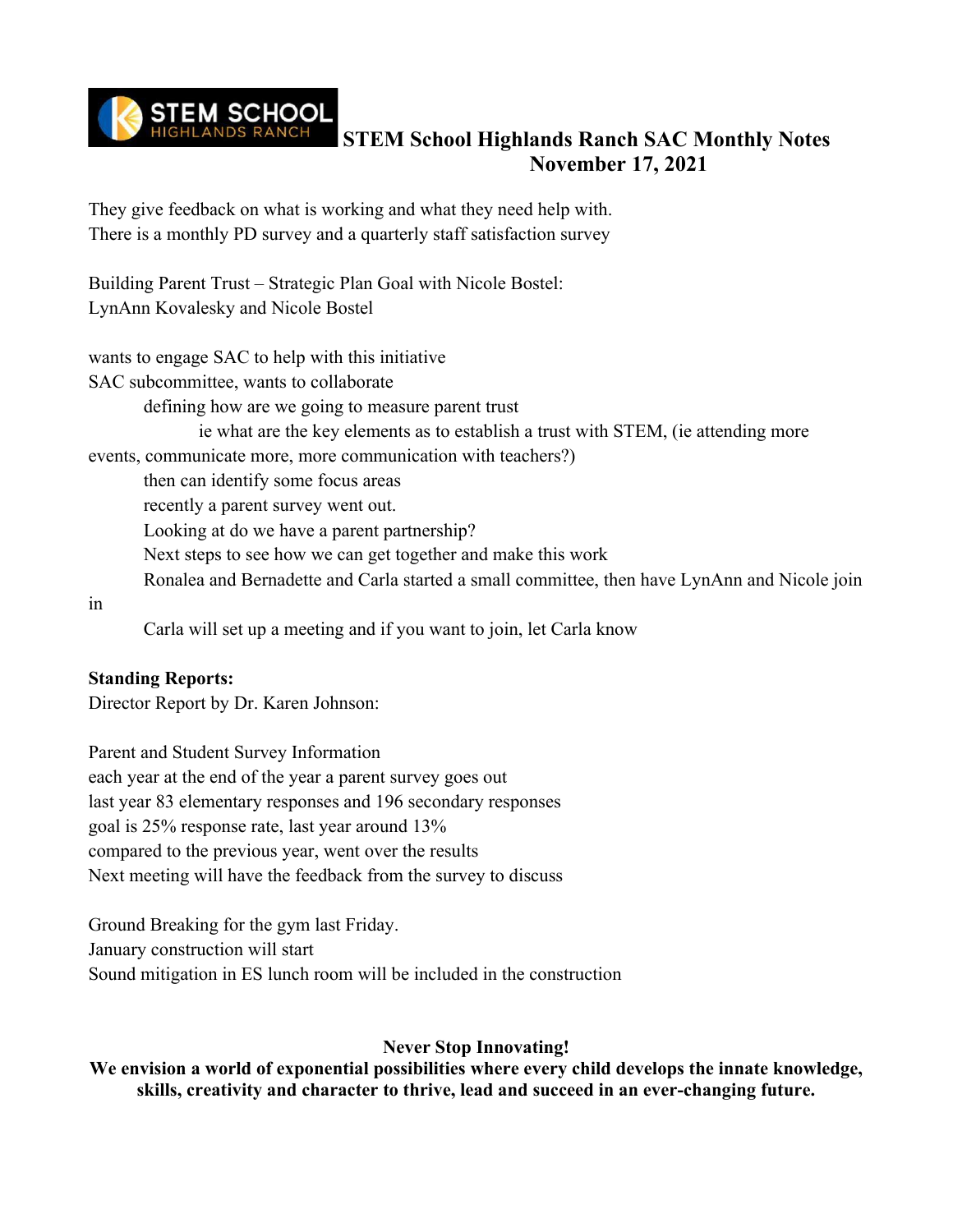

Looking for girls to play basketball Admin coffee was this morning

New Computer Science teacher starting in January Middle School Spanish teacher opening Security Officer is new – Brandon PBL specialist opening

Teacher Report: ES: by Samantha Liebenow Pretty great recently PBL is all over the school, virtual field trips going on 1<sup>st</sup> grade made solar oven 5 th grade oil spills Teacher support team has been a great help Rolling out Second Step which is a socio-emotional program Book fair going on

Secondary: no report

DAC Report: By Bernadette Amaya Winter forum coming up in February 17, 2022 went over the subjects which will be discussed at the forum looking at doing a hybrid where you can be in person and zoom

PTO Report: Dr. Johnson Just finished a funding cycle, some info has been released Have contributed to Prom Contributed to the academic and enrichment letters so they all look the same Science Olympiad club is getting financial help from PTO

### **Never Stop Innovating!**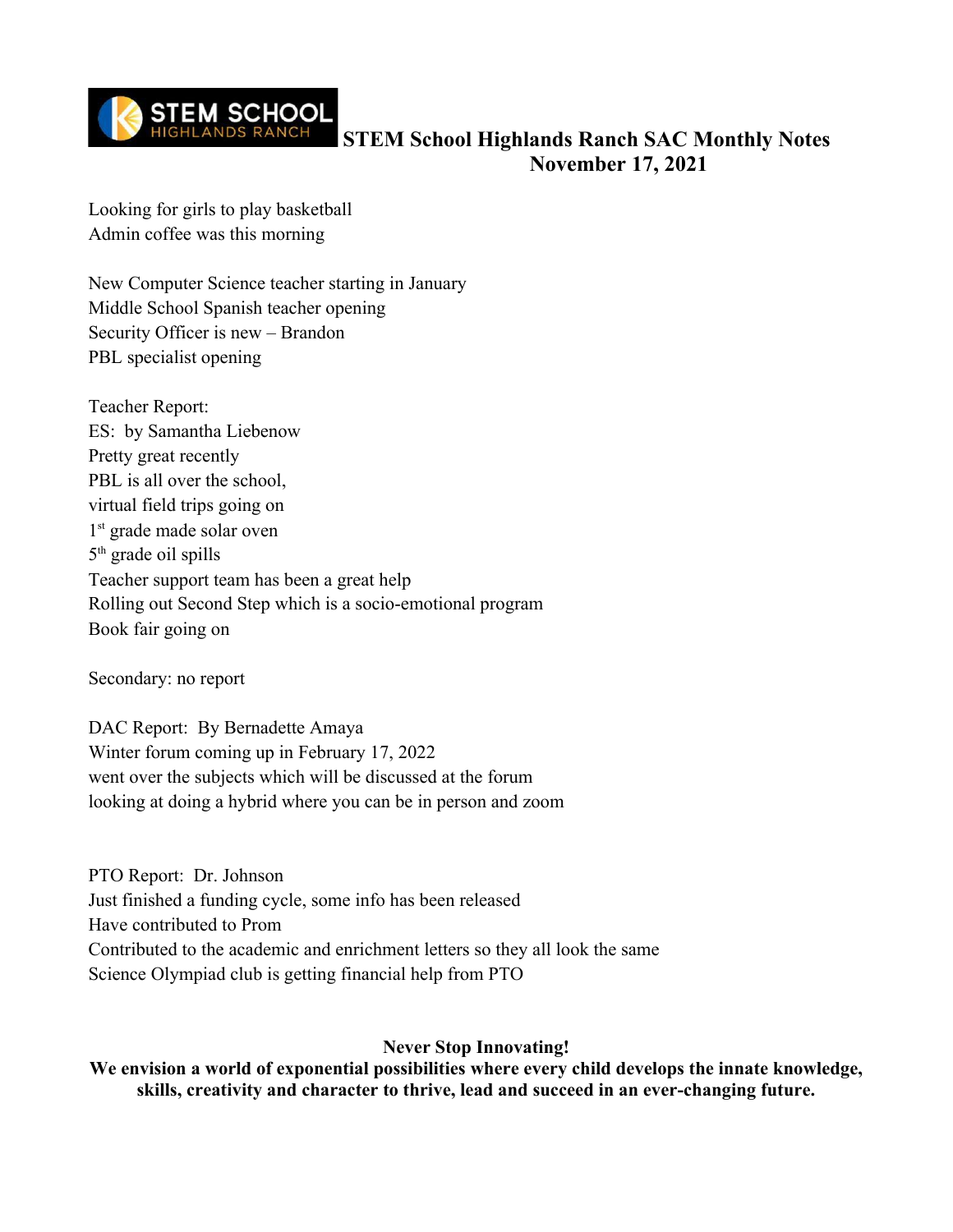

BOD Report by Carla Gustafson:

Last BOD meeting, Evolv (who is associated with Johnson Controls) gave a presentation and gave info They have metal detector type machine. Currently have one in SC and a facility in Denver School would need 3 people who are monitoring each station (ie each entrance). Can detect weapons, but not knives, does have some faults where it detects a weapon but it isn't really.

As a SAC we can make a formal recommendation to the BOD to form a committee. Parents need to be involved in the decision.

Student Government talked about Prom Student Advisory attending various meetings BOD, Curriculum Committee, SAC, PTO

Winter Formal February 2

Covid update:

As of SAC meeting, 59 individual covid cases

STEN still classified as low risk

Elementary started quarantined starting Thursday

So far there have been 2 cases where Tuesday they got tested and were asymptomatic but the test came back positive

Community Report: none

### **New Business:**

SAC Liaison for STEM Center of Strength: Bernadette

Parents sharing how their kids go and do homework there, are involved in activities, study areas, relaxing areas

Tues of Thanksgiving is a Smash Bros tournament 11-2

Parent email request for budgetary suggestions from Karyn Weiffenbach.

STEM should think about student experience outside of the classroom. After-prom gets 0 from STEM. No volleyball banquet at end of year. None for soccer last year, either. No spirit signs allowed because of a re-paint issue.

### **Never Stop Innovating!**